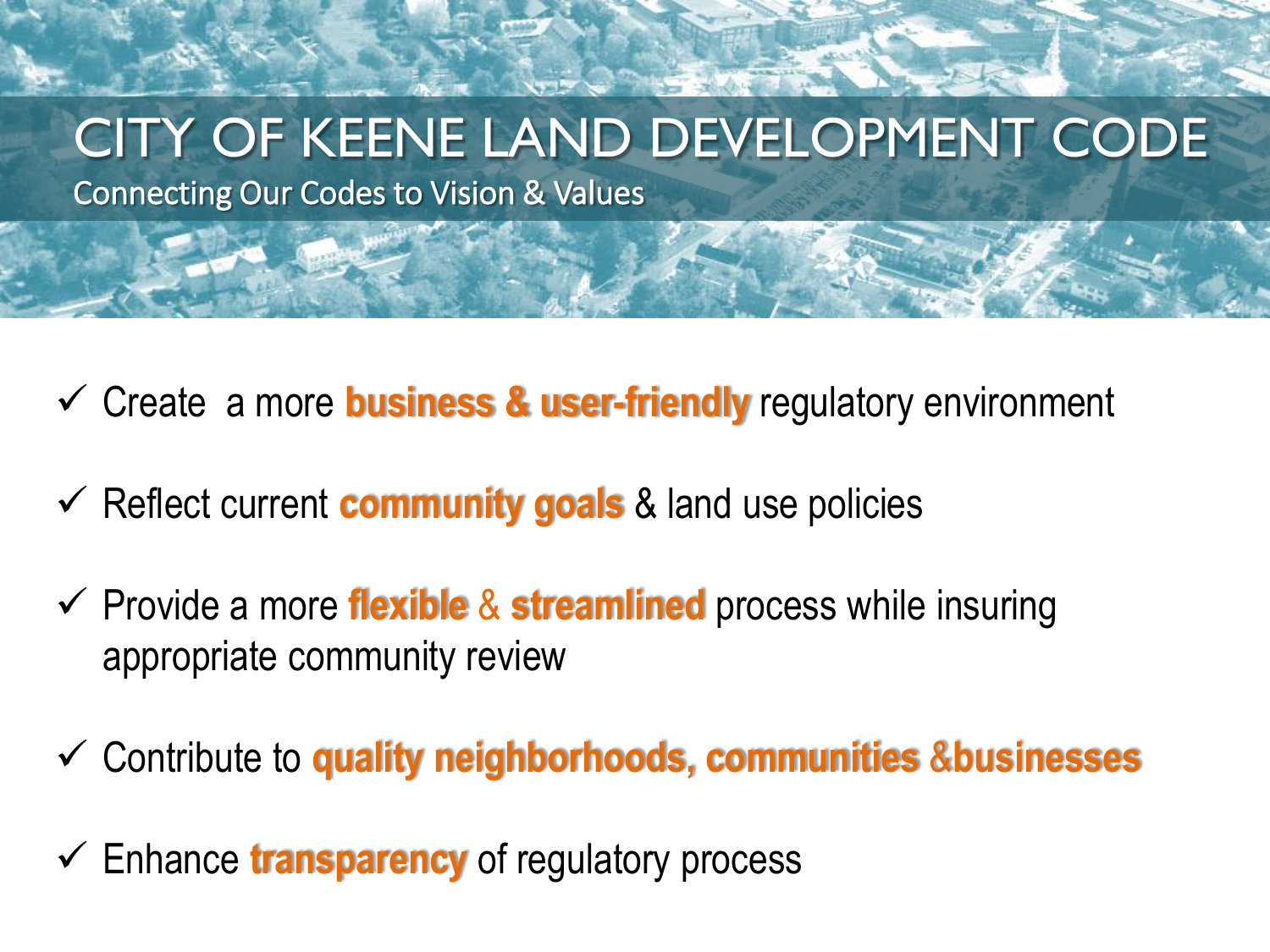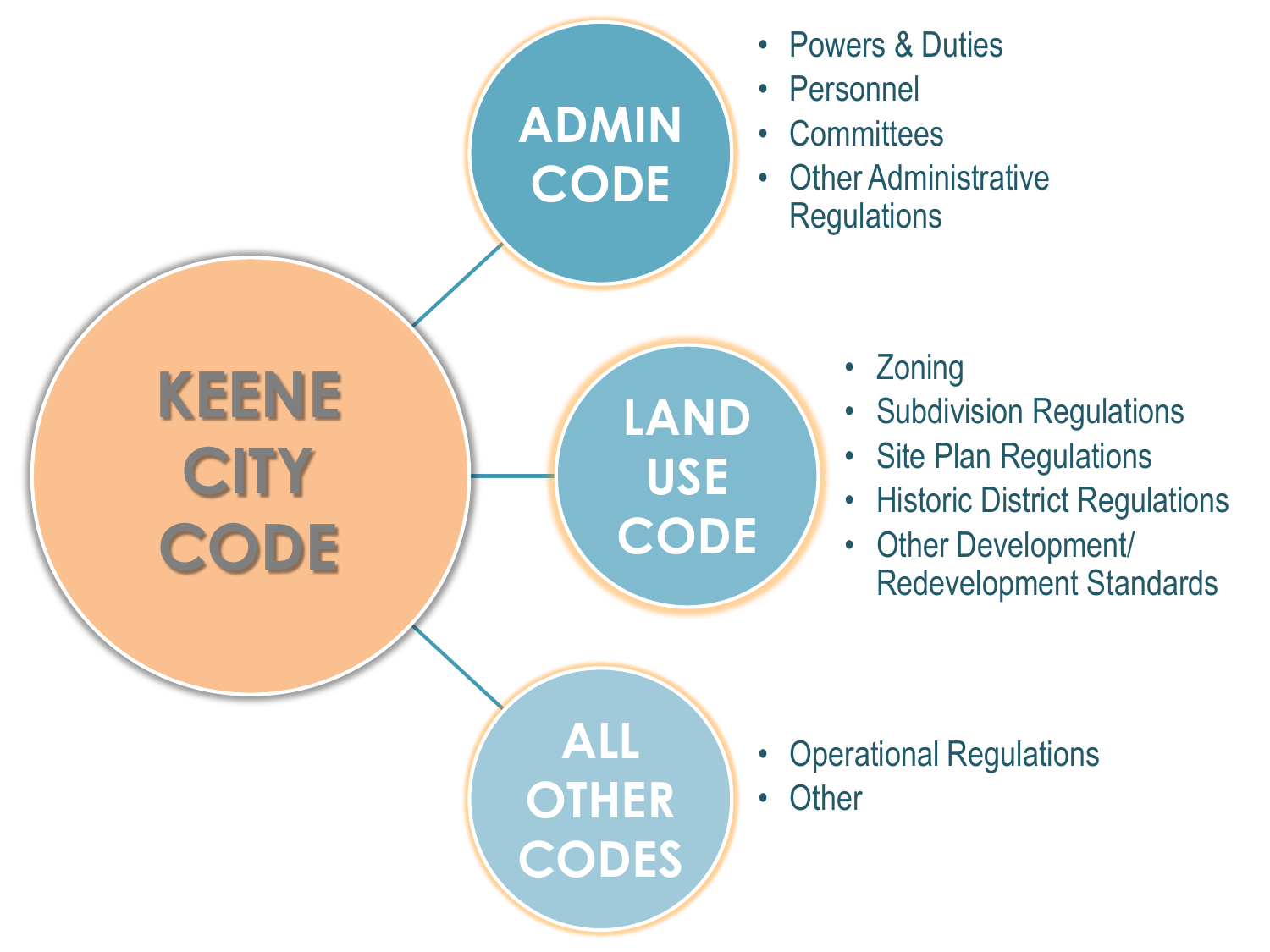# **LAND DEVELOPMENT CODE**

#### **RELEVANT CITY CODE CHAPTERS:**

- o Chapter 102 Zoning Ordinance,
- o Chapter 18 Building Regulations
- o Chapter 70 Public Improvement **Standards**
- o Chapter 82 Streets, Sidewalks, and Certain Other Public Places
- $\circ$  Chapter 38 Environment
- o Chapter 54 Natural Resources
- $\circ$  Chapter 94 Traffic, Parking and Public Ways
- o Chapter 98 Utilities
- $\circ$  Chapter 14 Aviation
- o Other

#### **LOCAL REGULATIONS:**

- o Planning Board Development Standards
- o Subdivision/Site Plan Review Regulations
- o Historic District Commission Regulations

### **UNIFIED DEVELOPMENT ORDINANCE (UDO)**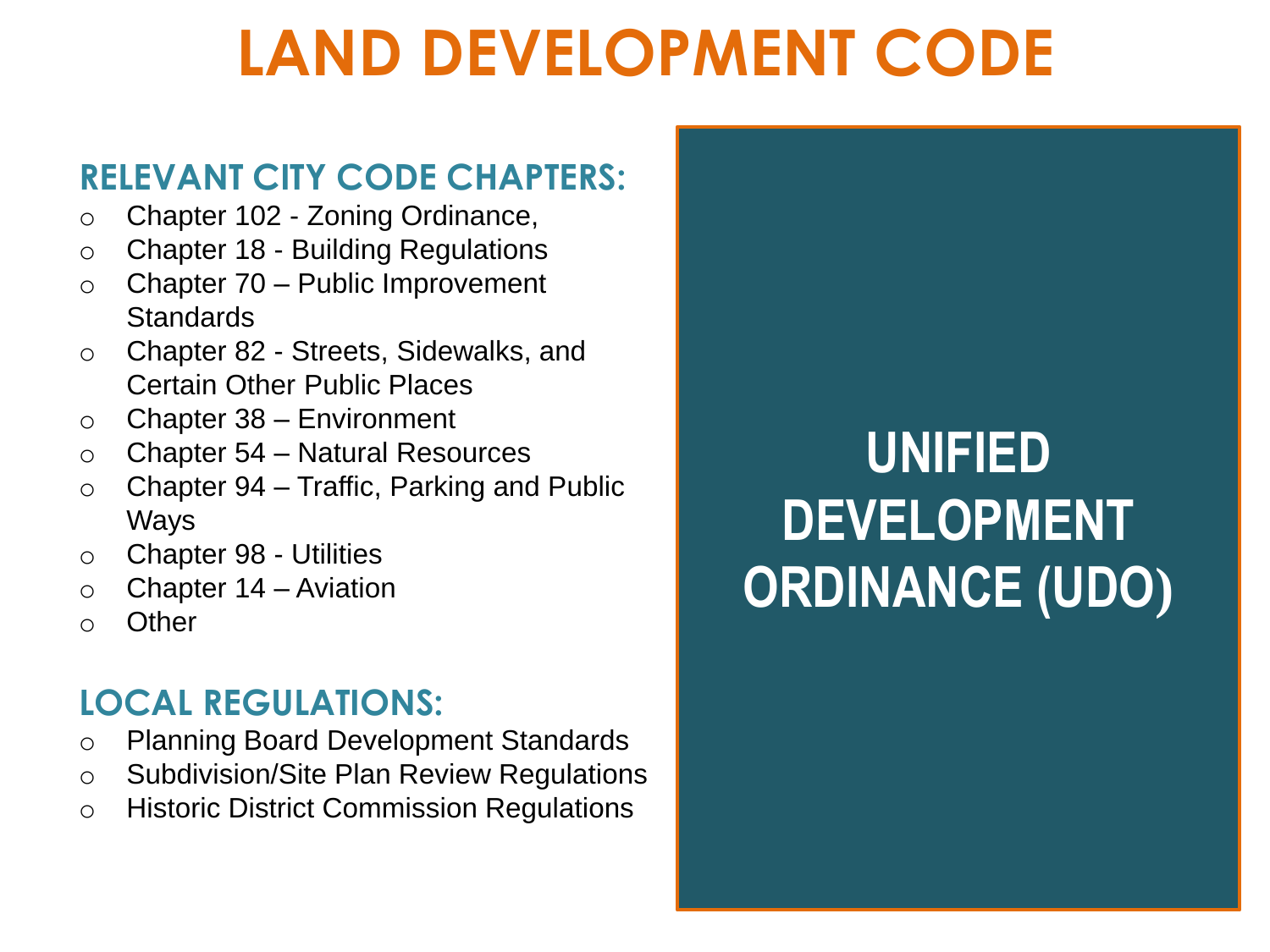- Organized from simple to complex
- Consolidate all redevelopment / development Standards
- **Highly graphical**
- Focus on administration / review authority

## **UNIFIED DEVELOPMENT ORDINANCE (UDO)**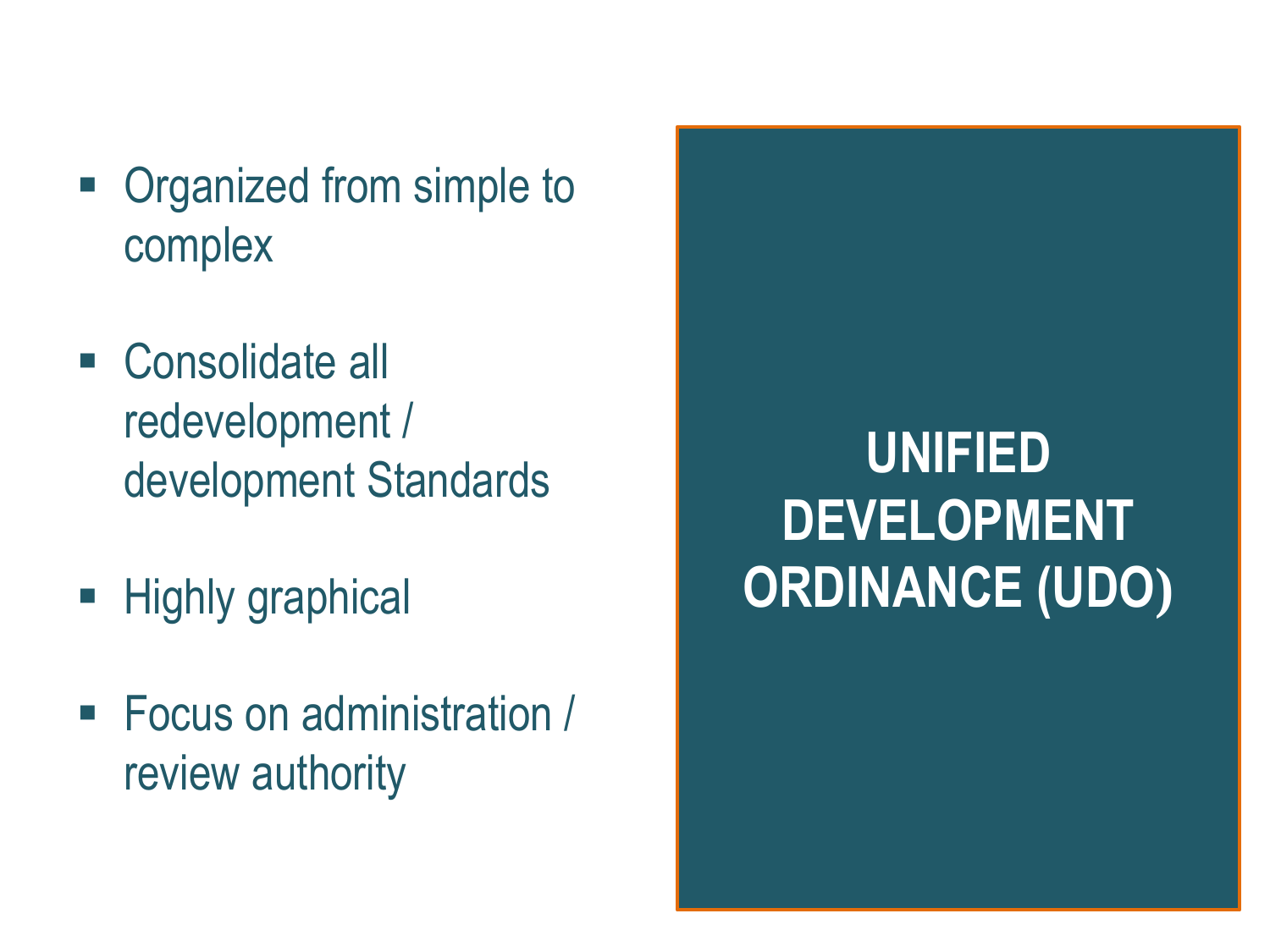#### **PCROOMCESS** PONE P Е  $\bigcup$ S N S E **NTS**

Public Involvement

Regulatory Analysis

Character Based Zoning

Update & Consolidate Regulations

Improve Review Processes

Adoption

Post -Adoption Education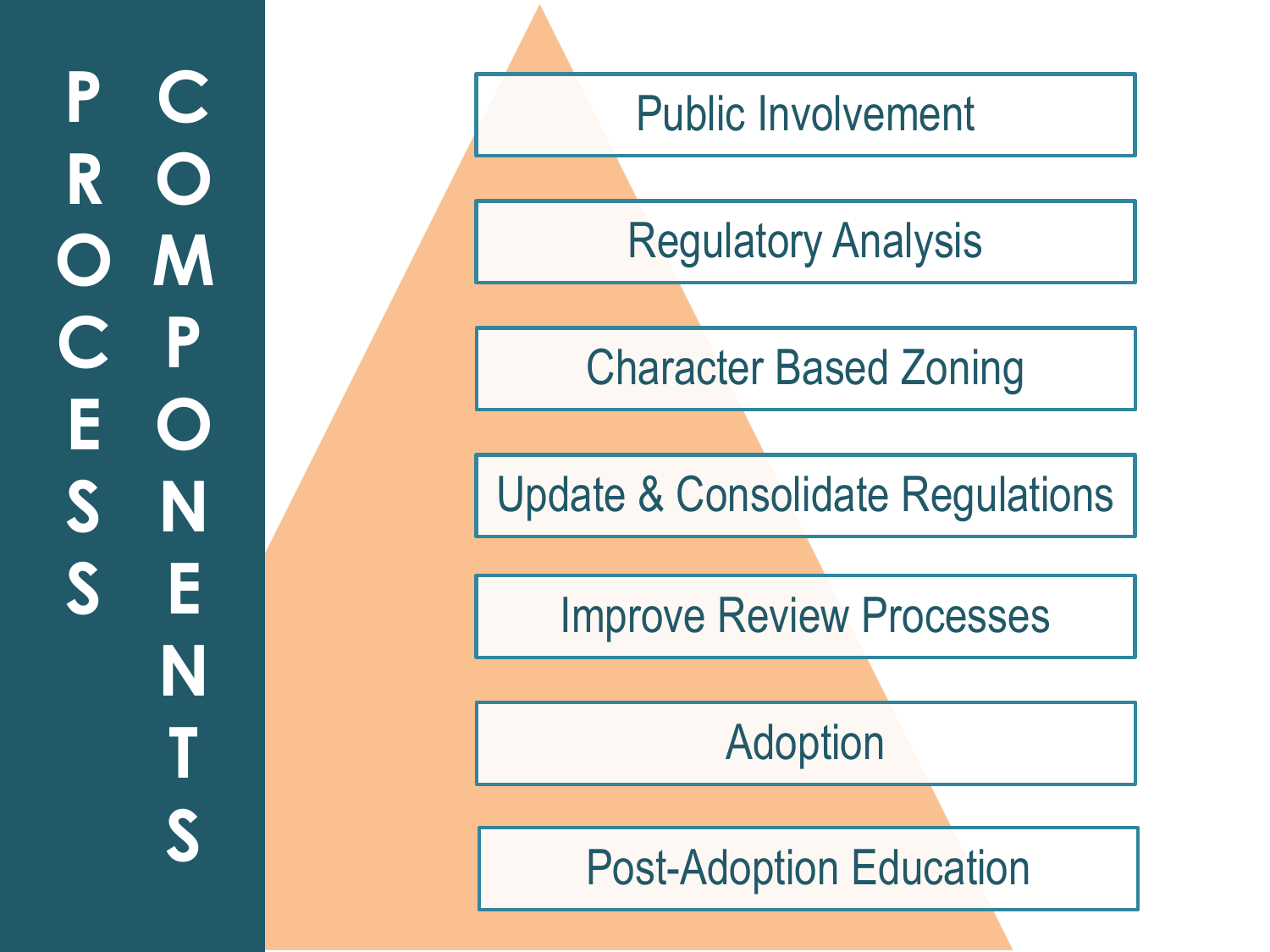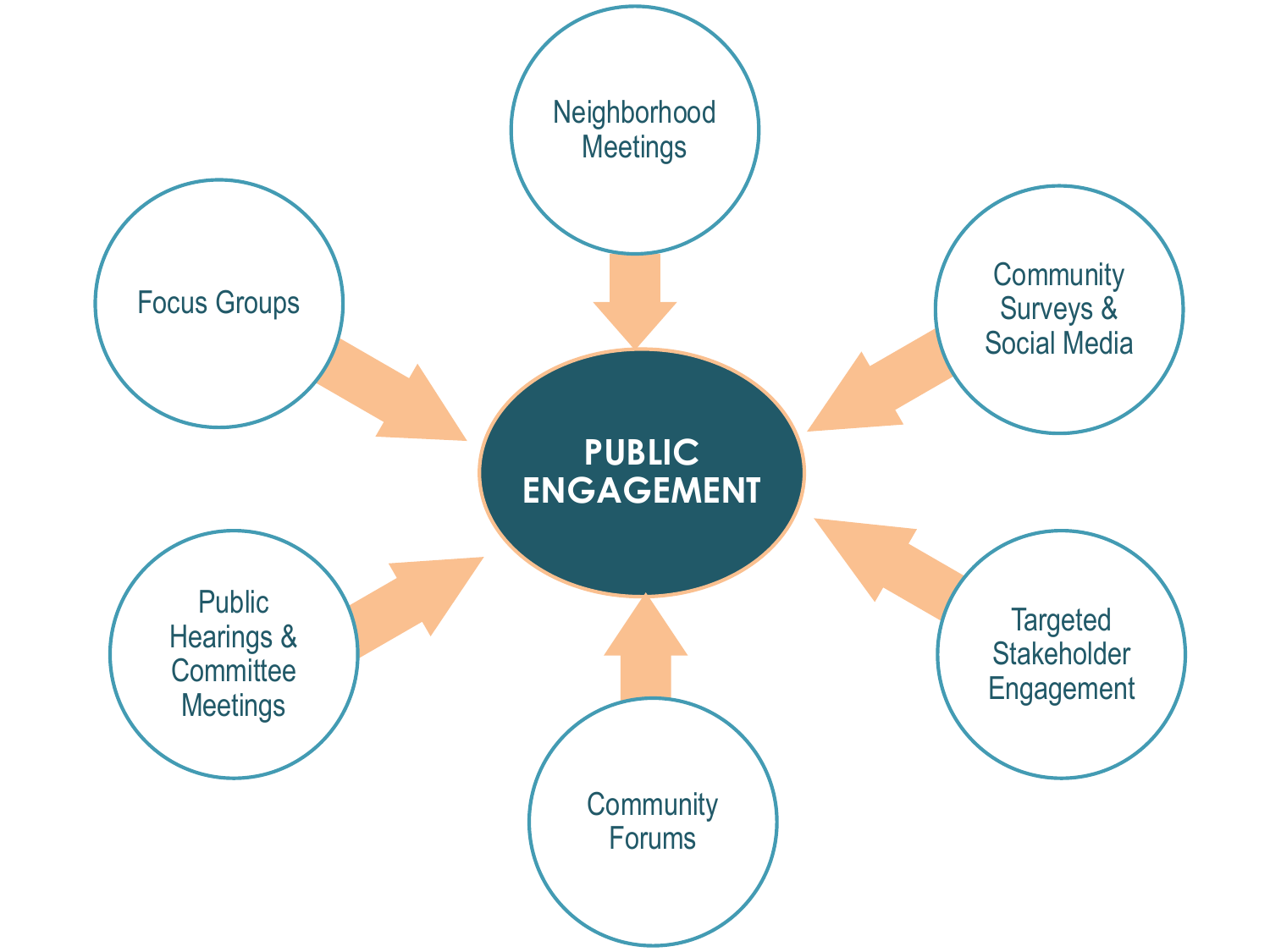# **CONSULTANT SUPPORT**

- **Land Use Attorney**
	- **Ensure compliance with State / Federal laws**

#### **Land Use Planning/Urban Design Consultant**

- Character Based Zoning
- **Graphics**
- Outreach / Engagement
- Review of UDO

#### **Communication Specialist**

- **Branding / Marketing**
- **Key Messages**
- **Tools for Communication**